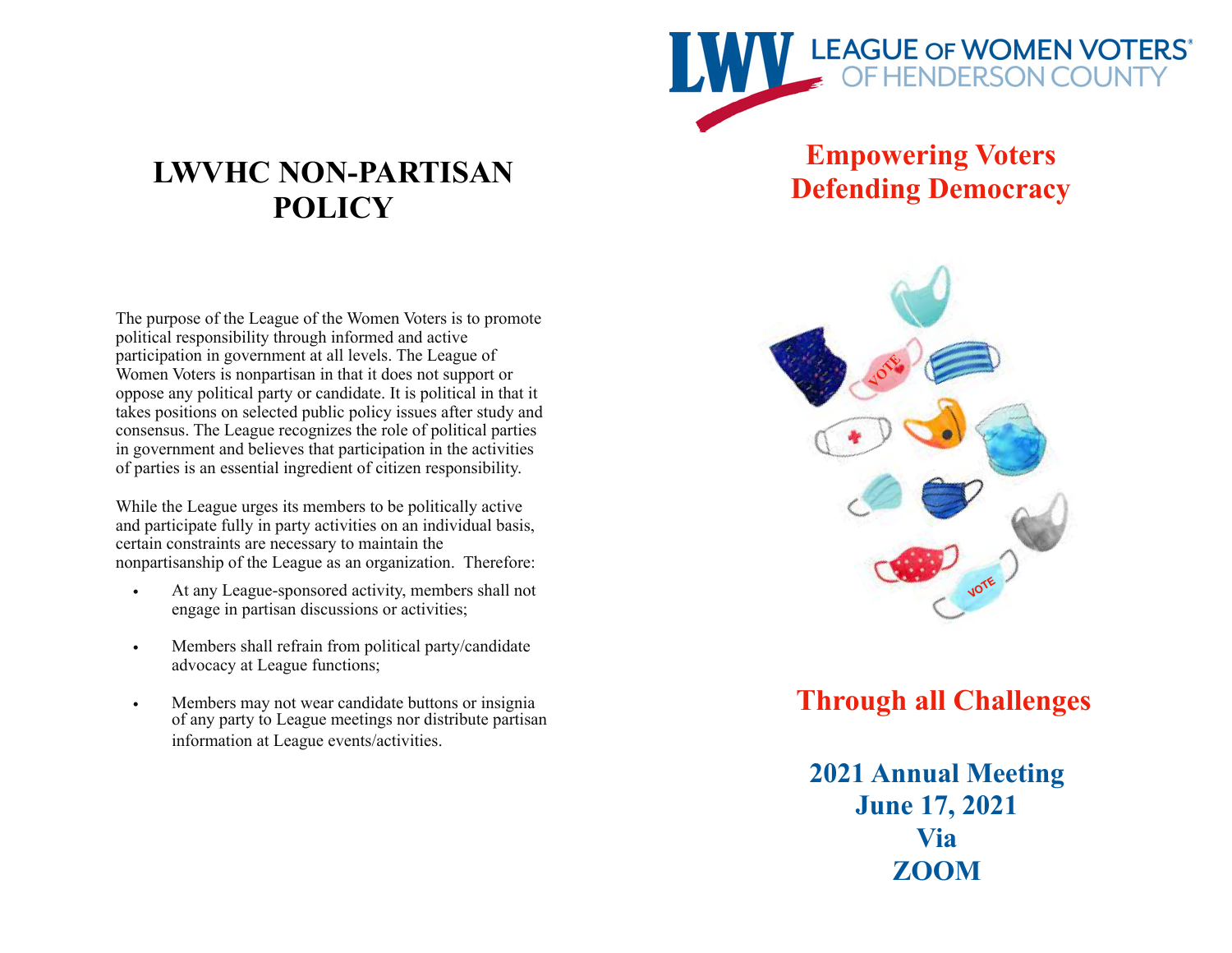# **100 YEARS EMPOWERING VOTERS. DEFENDING DEMOCRACY.**

## **LWVHC PROGRAM & ANNUAL REPORT**

**JUNE 17, 2021** AGENDA **LWVHC Membership Meeting**

**Welcome - Rachel Poller, President**

**Speaker - LWVUS President, Dr. Deborah Turner (video presentation)**

#### **[View the recording](https://lwvus-my.sharepoint.com/:v:/g/personal/abanner_lwv_org/EQXgAbIylhdHhxsTjDhsYPoBWR4zvixzLTflf3oBHCe3gQ?e=dXSfgo)**

**Greetings - LWVNC President, Jo Nicholas**

#### **Convene Business Meeting**

 Appoint Parliamentarian/Quorum Minutes of 2020 Meeting State of the League in Henderson County League in Action

#### **New Business**

 Adoption of Proposed Budget Nominating Committee Report Election of Officers and Directors Adoption of Program Focus for 2021-2022 Bylaws amendment Appointment of Committee to Review Minutes

Directions to the Board

#### **Closing**

Announcements

#### **Adjourn**

# **LWVHC BOARD LEADERSHIP 2020-2021**

| President:         | Rachel Poller       |
|--------------------|---------------------|
| Vice-President:    | Brenda Sherrer      |
| Secretary:         | Nan Jennings        |
| Treasurer:         | <b>Ruth Baldwin</b> |
| Elected Directors: | Caren Kessler       |
|                    | Paul Goebel         |
|                    | Liz Hill            |
|                    | Ernest Mowell       |

Appointed Directors: Debi Miller

Becky Poplin Carol Weaver

Nominating Committee:

 Patti Rogers, Co-Chair Sharon Burlingame, Co-Chair Judy Katz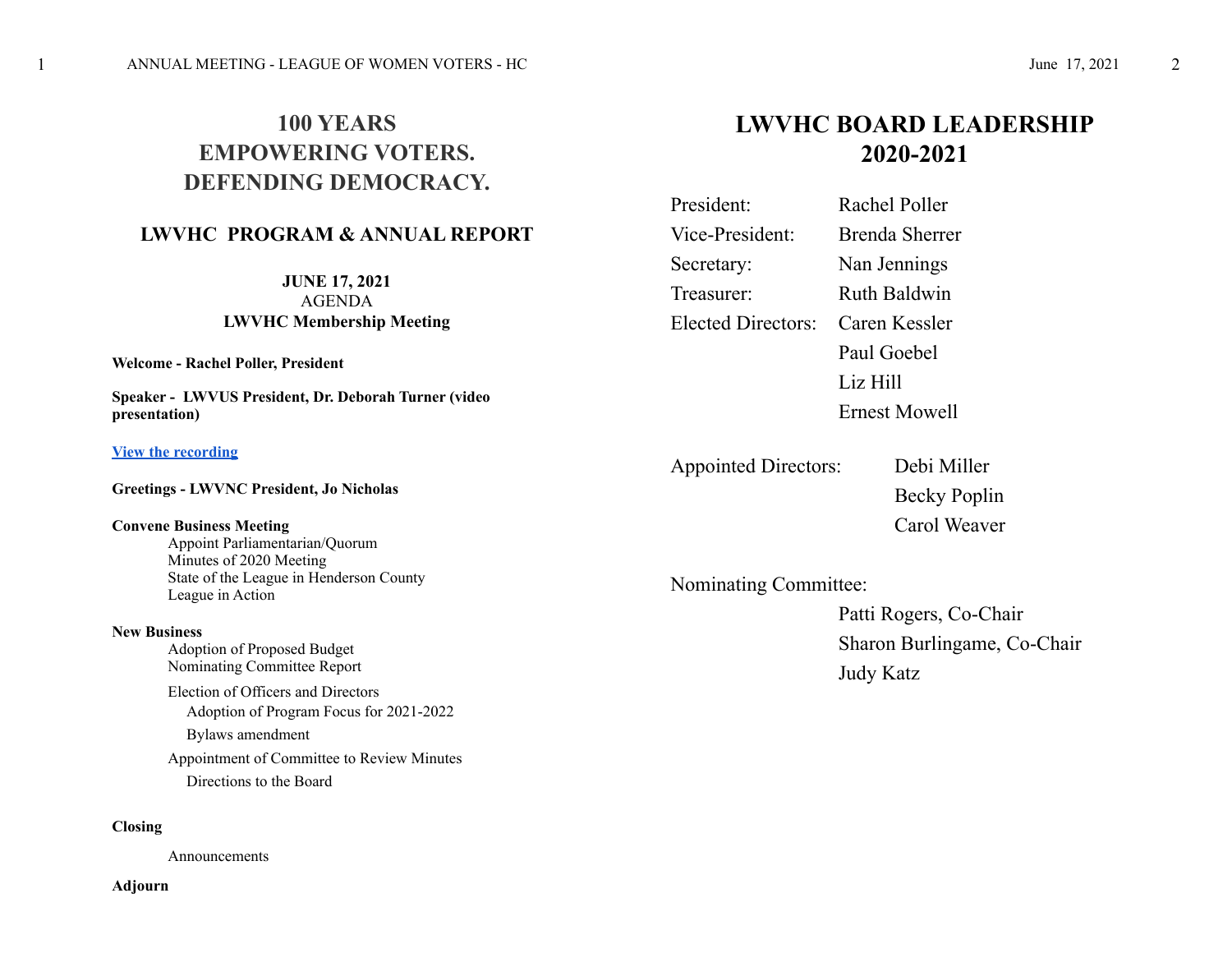## **STATE OF THE LEAGUE 2021 LWVHC**

2020-2021 has been a challenging year for LWVHC as we have worked diligently in many areas. With more than an entire year of Covid-19 restrictions behind us, and as we return to an in-person presence, we have remained active and engaged from home holding all board and team meetings, Voter Services activities, and programs. Following CDC guidelines, we held numerous voter registration and information events at farmers' markets and recently on Main Street and at the Garden Jubilee. Now expert at using virtual conferencing technology platforms, many of us have participated in numerous LWVUS, LWVNC, and related, partner programs which may not have otherwise been possible.

## **LWVHC is growing in numbers and in visibility. Current membership is 136 including 7 students and 3 lifetime**

**members.** Throughout the year, we've had League letters to the editor published frequently and have supported member letter writing and phone calls to elected officials. Via our updated website, biweekly Updates, Facebook, Instagram and Twitter, and in radio interviews, we promote events sponsored by LWVHC and those relevant events of other Leagues and nonpartisan organizations. We've collaborated with many community partners on our efforts.

Our Voter Services, Education, Immigration, Students Voting for Democracy (SVFD), Student Engagement, H/OT (Home & Observer), and Diversity, Equity and Inclusion (DEI), and **ERA/ Women's Rights** Teams/members have all supported and/or sponsored programs for community and League members alike

and continue to advocate in support of vital positions. Along with our 4 candidate forums, we held programs on diversity, nursing home/long-term care and regulations, affordable housing, the National Popular Vote, local immigration services, the Board of Elections, our holiday party, and our monthly Alice Group

# **STATE OF THE LEAGUE 2021** (Cont'd)

4

which informally explores League-related issues and topics of interest to members.

Our VOTE411 website was put to good use in the fall election. Our promotion of the site was extensive including billboards, yard signs, radio advertising, and postcards. We extended our reach to offer VOTE411 to voters and candidates in Polk and Transylvania counties.

**Our outreach to students and engagement with Henderson County Public School are strong. The SVFD mock election was a remarkable achievement given the limitations of Covid.** Both our first-ever Student Video Contest in September and our second annual Francee Sherman Student Award this spring were opportunities for students to think about and then promote democracy to their peers. The contests were also great ways to promote our League in the community and increase student membership.

We won grants from LWVNC, LWVUS, and DemocracyNC for our work informing/registering voters in the fall election, monitoring the Board of Elections, and promoting diversity. How are we able to do all of this? Please know that every LWVHC member is part of the team, and we are so grateful for all of your good will as well as donations of time, energy, and dollars. We couldn't do what we do without your support.

We're proud to have 3 Life Members, with 50 plus years of membership; they are **Marian Lowry, Marion Huffman,** and **Lee Luebbe.** Additionally, we have at least four members with over 40 years of membership: Kathy Baluha, Mary Garrison, Renee Kumor, and Mayor Barbara Volk.

### *SPECIAL RECOGNITION, THANKS, & SHOUT OUTS:*

Retiring Board Members: Nan Jennings, Ernest Mowell, Carol Weaver, Becky Poplin, and Nominating Committee members: Patti Rogers, Sharon Burlingame, & Judy Katz;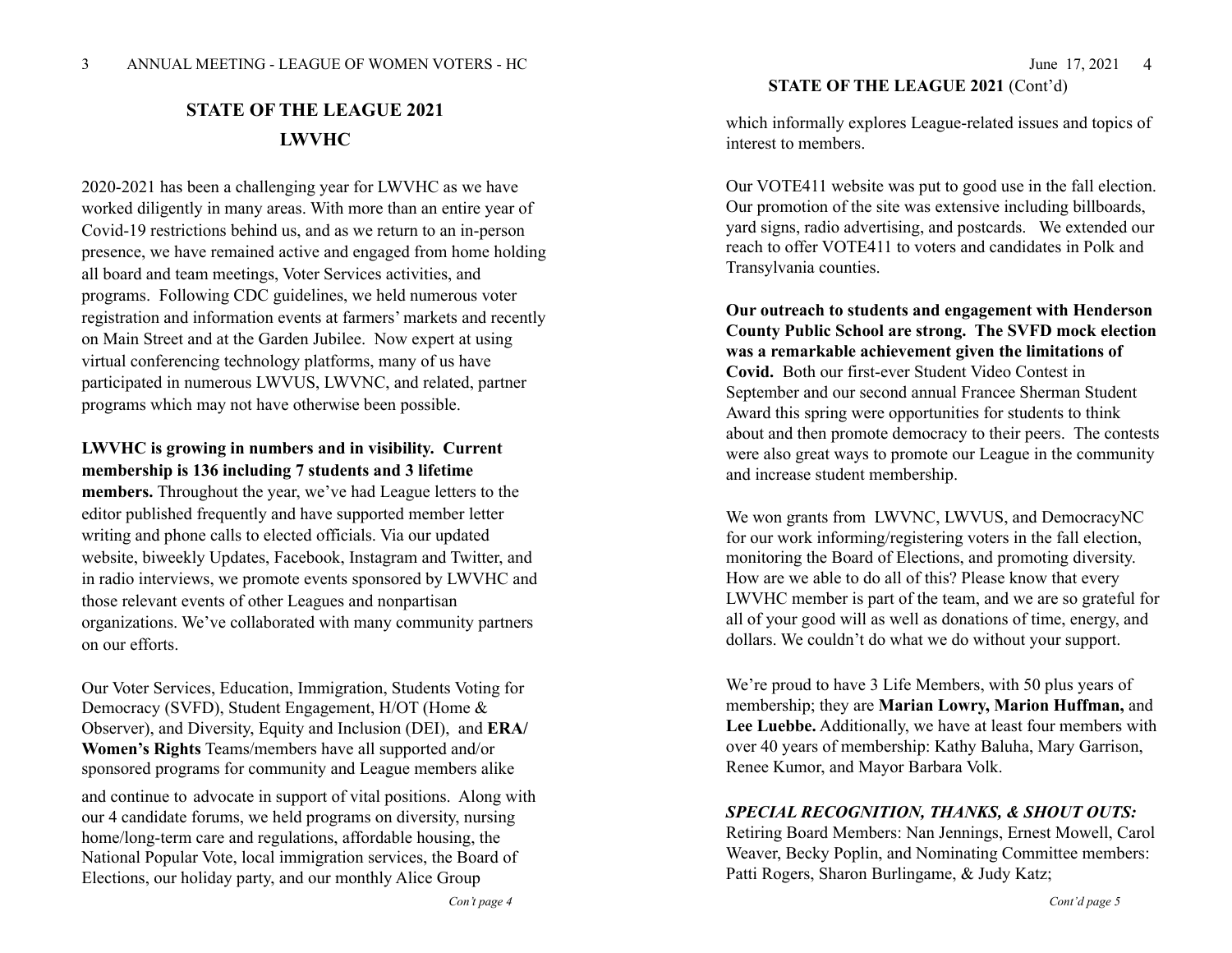#### **STATE OF THE LEAGUE 2021 (Cont'd)** LEAGUE IN ACTION

Team Chairs & Co-chairs: Caren Kessler, Debi Miller & Cynthia Easterling, Linda Miller & Bettie Liebzeit, Ernest Mowell, Brenda Sherrer & Kathy Trice, Carol Weaver, Patti Rogers, Lee Luebbe

Committee Chairs: Nan Jennings, Linda Hansma, Liz Hill, Ruth Baldwin, Judy Katz, Patti Rogers, Sharon Burlingame, Brenda Sherrer

# *Dedicated and indispensable VOLUNTEERS:* Jan Allen--

webmaster extraordinaire; Barbara Clarke--VOTE411 technology wiz.

Key to our success in our community are our partners, and at the top of the list are Henderson County Public Schools and our Board of Elections.

I want to thank our Board whose contributions and accomplishments are amazing and who work triple-time to keep all the balls in the air. If you haven't used your thumbs up or clapping "reactions" button, now is the time!!

We owe our accomplishments to all of you who have participated and contributed your time, money, hard work, and talents. If you're not already serving on or chairing or co-chairing a team or committee, please join us. We welcome and support everyone's efforts, and as a result we are informing and influencing Henderson County. Together we are empowering voters and defending democracy.

Yours in League, Rachel Poller, President

#### **LWVHC MEMBERSHIP**

The Membership Committee has been busy this year. We continue to experience an increase in membership and interest in the League. Our membership is currently 133 including 92 single, 31 family, 7 students, and 3 Lifetime members. Hosted by our Membership Chair, President and Secretary, we held Zoom Coffee with the League/New Member orientations in 2020 and early 2021to welcome our new members. New members learned about the origins of the national League and LWVHC; the mission and methods of the LWVHC; what we have accomplished and are working on. There was time for socializing as well as answering questions at the end of the presentation. We anticipate continued growth in membership and would welcome any member who would like to work with the committee.

*Submitted by Linda Hansma, Membership Chair* 

#### **LWVHC COMMUNICATIONS COMMITTEE**

This year we set a goal of coordinating our communications to engage and inform the wider community as well as our members, especially during the 2020 election season. We added Instagram and Twitter to our repertoire in addition to already existing communications via press releases, Facebook, our website, and our regular email update sent via MailChimp. We shared messages from LWVUS and NC and also created our own local messaging. The week after election day our posts reached more than 2200 people. Our new YouTube channel allowed us to post content (such as our Zoom meetings, events, and candidate forums) to be shared and viewed later.

 *Cont'd page 7*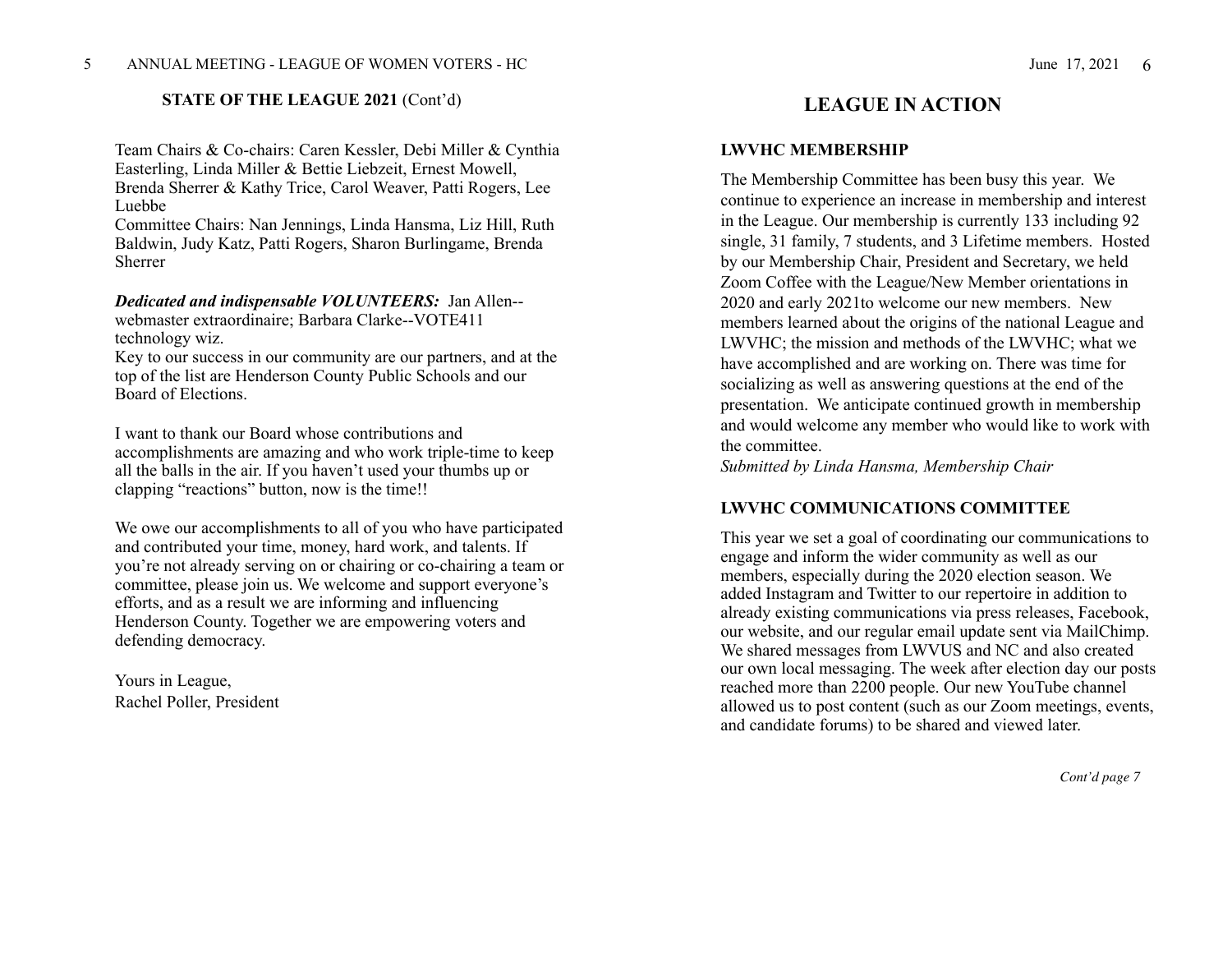#### **LWVHC COMMUNICATIONS COMMITTEE** (cont'd)

Team members divided responsibilities to help ensure our events and advocacy issues received accurate and timely attention. Thanks to the team: Jan Allen (webmaster); Emma Gilliam (Instagram); Linda Hansma (MailChimp and web updates); Nan Jennings (Facebook, Zoom, YouTube, and web updates); Gretchen Levine (Twitter); Kathy Trice (Facebook and PR to local media); Rachel Poller (PR and web updates); Kylie Varnadore (Instagram); Carol Weaver (MailChimp and web updates).

*Submitted by Liz Hill, Communications Chair* 

#### **VOTER SERVICES TEAM**

Despite the pandemic, Voter Services had a remarkably busy and productive year. Approximately 50 voter registration events were held safely at outdoor venues. About 100 people were registered to vote. Five thousand information packets were distributed through these registrations, food pantries, schools, health agencies, nonprofits, libraries, nursing homes, and health agencies. More recently, volunteers staffed voter information tables on Main Street and at farms over the Garden Jubilee weekend.

All VS programs and workshops were done virtually. These included four workshops to train people to register voters and eight classes to provide voting information to new citizens. Candidate events were held for Henderson County School Board, NC Senate District 48, NC House Districts 113 and 117, and a district judge. The recorded candidate events were viewed approximately 2,000 times on the League's YouTube channel. A program on the National Popular Vote was presented in January.

Voter Services has continued to observe all meetings of the Board of Elections. A program on the BOE was held May 20. Voter Services efforts assisted the BOE to recruit poll workers. A Voter Services Guidebook, available as a Google document, provided essential voter information and information on voter registration, candidate events, and VOTE411.

*Submitted by Caren Kessler, Voter Services Team Chair* 

## **LEAGUE IN ACTION** (cont'd) **LEAGUE IN ACTION** (cont'd)

### **DIVERSITY, EQUITY, & INCLUSION (DEI)**

The purpose of the Diversity, Equity, and Inclusion (DEI) Team is to ensure that the advocacy work of LWVHC is accomplished by applying a DEI lens to our efforts. We do this by exploring creative ways to expand knowledge of our community beyond labels which create barriers and divide; remaining open to new points of view; and providing an environment that is open and judgment-free.

LWVHC applied for and received a \$500 grant from LWVUS. The grant was used to enhance DEI efforts within Henderson County. We created a DEI Plan for 2020 (July-December). As part of this Plan, we conducted twelve bi-weekly zoom discussions on DEI topics that included: DEI common terms and why DEI is important to our League; Discussion on why our members should care about DEI at the individual level; Identified barriers to equitable and inclusive participation; Applied a DEI Lens to our Programs, Events and Operations; and finally, we discussed how our League could be an equitable and helpful partner to Henderson County. *Submitted by Brenda Sherrer, DEI Chair* 

#### **EDUCATION TEAM**

The purpose of the Education Team is to focus on issues impacting public schools in Henderson County and North Carolina. We believe that high quality public education is necessary to sustain our democratic way of life and economic well-being.

The Education Team was redesigned in 2021 to include Student Engagement (SET) and Students Voting for Democracy (SVFD)Teams. A major, combined team focus includes developing a procedure for adding one student "junior leader" from each Henderson County Public School to the SVFD Steering Committee. Some of the 2021 Education Team program efforts include working with Henderson County Public Schools to develop a Civics Program and share that process with other North Carolina Leagues; exploring SVFD funding options; exploring the impact of North Carolina public school voucher program on Henderson County Public Schools; participating in the new county program to encourage local communities of color to return to Henderson County to teach after graduation; and lastly, exploring childcare options in the County. *Submitted by Brenda Sherrer, Education Team Chair*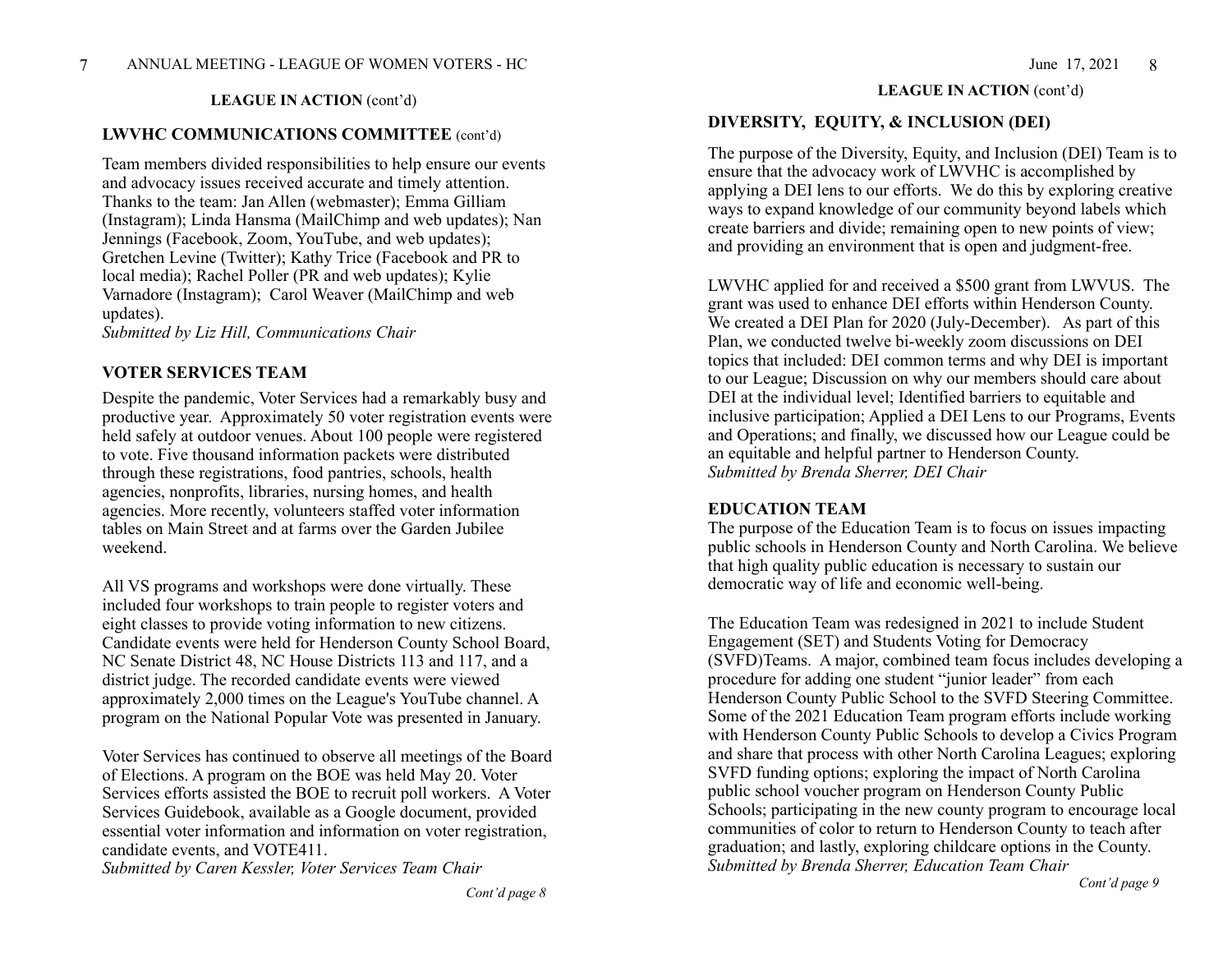#### **LEAGUE IN ACTION** (cont'd)

#### **ERA-NC ALLIANCE TEAM:**

The ERA-NC Alliance has been working diligently this year to educate and organize NC citizens to push the Equal Rights Amendment (ERA) finally over the finish line and into the Constitution after almost 50 years of trying.

Our ERA Team is urging everyone who believes that equal rights for women should be in the Constitution to write Senators Burr and Tillis and to urge friends and family to write and call also. The ERA legislation in the NC General assembly languished in the Rules Committee and therefore was never debated. LWVHC is a member of the ERA-NC Alliance. For further details, please see the ERA-NC Alliance Website at ERA-NC Alliance.org.

Our great thanks to Nancy Glowacki for her years of dedicated service to promote the education and advancement of the ERA in Henderson County and North Carolina. We send her best wishes as she moves to her new location in New Hampshire. *Submitted by Lee Luebbe, LWVHC ERA Team Leader*

#### **STUDENT ENGAGEMENT TEAM**

The Student Engagement Team is pursuing a long-term goal of increasing League membership for high school and college students. To that end, the League is offering free memberships to any full time student over the age of 16. Last year we awarded a \$500 scholarship, the Francee Sherman Student Award, to a Henderson County graduating high school senior student. This year we will be awarding the scholarship again. The team conducted a student video competition last fall. The entries and response made this outreach a success and we are conducting the competition again this year.

We had memberships this year from three of the four area high schools. The students participated in voter registration events, candidate forums, and virtual meetings. Student members organized and hosted a virtual program, "Diversify Our Narrative," a national issue to bing greater diversity to school libraries and curricula. We have been using social media to promote League activities and have created a digital "flyer" that can be texted to students who might be interested in joining the League. We will continue to seek ways to engage students in League activities.

*Submitted by Kathy Trice, Co-Chair Student Engagement*

#### **LEAGUE IN ACTION** (cont'd)

#### **FAIR MAPS TEAM**

The focus on Fair Maps (redistricting) included participation in regional and statewide groups. The drive for the drawing of Fair Maps runs counter to many politicians' self-interest, who often would rather choose their voters than allow voters to choose their representatives. Our hopes for true reform, i.e., placing the mapdrawing process in the hands of a citizen commission rather than politicians, were disappointed because of the resistance of our elected officials and the delay of the General Assembly's receipt of detailed 2020 Census results. Our focus for Fair Maps impacting the 2022 election is on a transparent and publicly accessible process. We will pursue true reform of the redistricting process afterward. The April 29 Day of Action was a virtual program including explanations on redistricting and advocacy and encouraging participants to contact legislators, write letters to newspaper editors and open discussions on the issue with friends and family. On May 1, a table on Main Street highlighted redistricting and the other work done by the League.

*Submitted by Carol Weaver, Fair Districts Team Chair*

#### **VOTE411 TEAM**

LWVUS, NC, and Henderson County provide a comprehensive, nonpartisan online voter guide so that voters can find all the information they need---from where to vote to what individual candidates stand for---in one user-friendly, online guide. Our dedicated VOTE411 Team expanded to 17 this year sending invitations to every candidate running for every office that a Henderson County voter could vote for in the important fall 2020 election. Team members assisted in writing the candidate questions and provided support to candidates and voters alike as they accessed the website. Along with press releases, flyers, and bookmarks, we promoted the website by posting 120 yard signs throughout the county, put up billboards, ran radio ads, and PSA spots, held a student video contest and distributed 1,200 VOTE411 "gifted" postcards from Mt. Baldy Area LWV. Additionally, we contacted and provided support to candidates in Polk and Transylvania Counties to include these voters in the VOTE411 voter guide. Special thanks for their efforts to team members Barbara Clarke, Carol Weaver, Charlie Wilkinson and Bettie Liebzeit.

*Submitted by Patti Rogers, VOTE411 Team Chair*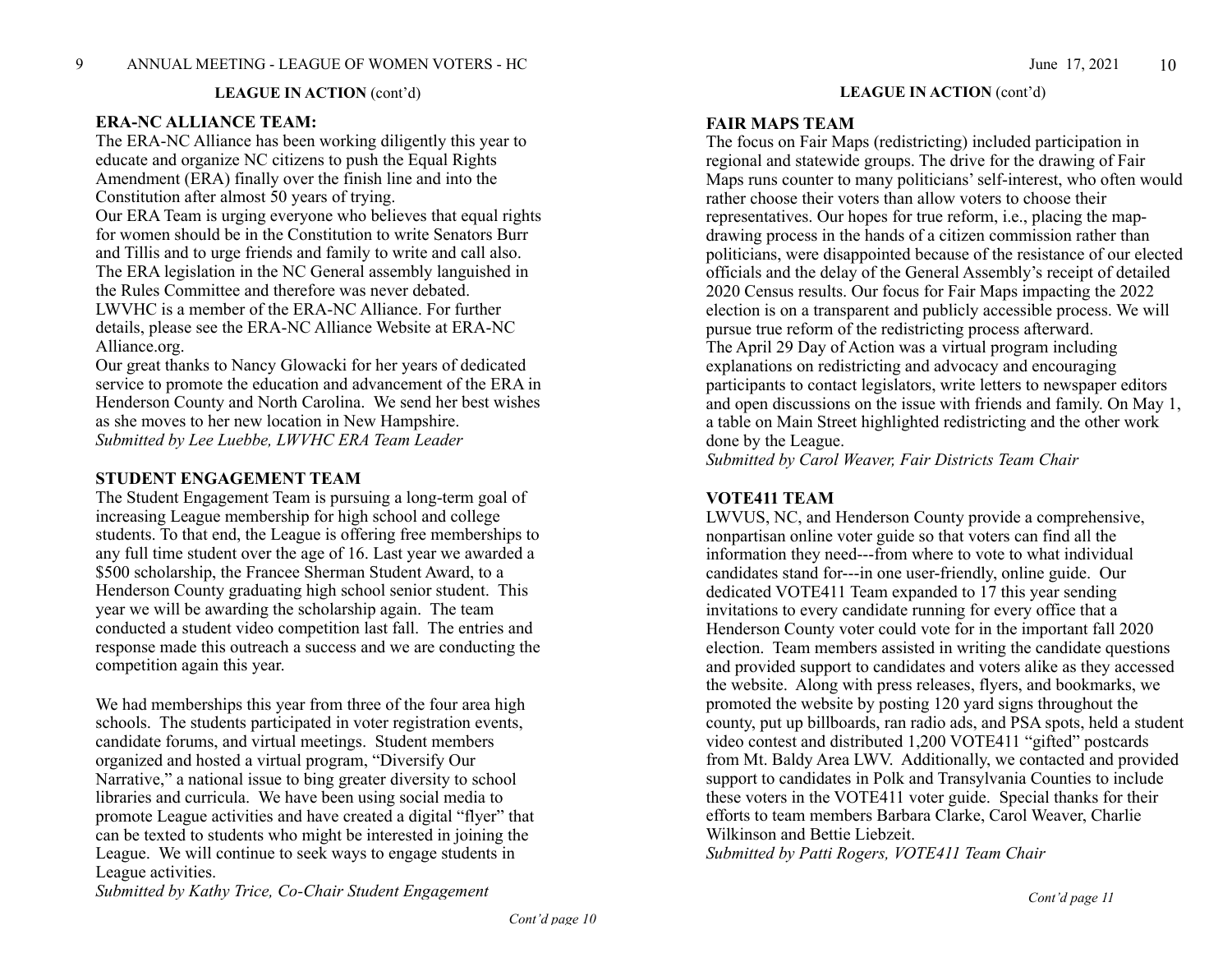#### **H/OT (HOME & OBSERVER) TEAM**

In 2020, the LWVHC Home Team and Observer Team combined. By attending and reporting on government meetings and then meeting directly with elected and appointed officials, the Home/Observer Team (H/OT) highlights LWVHC's missions in our community. While the COVID-19 pandemic placed limitations on attending meetings, the H/OT members worked through Zoom and other virtual meeting platforms. H/OT members supported the Police Practices Working Group and helped observe key meetings during the 2020 election. We also held a productive meeting with NC Senator, Chuck Edwards. The Home/Observer Team is getting back up to speed scheduling meetings. Our  $20\overline{2}1 - 20\overline{2}2$  goals are to focus on recruiting and training new members to expand our efforts. *Submitted by Ernest Mowell, Observer Team Chair*

#### **IMMIGRATION TEAM**

The Immigration Team took on new leadership, Cynthia Easterling and Debi Miller. We honor the previous chair, Lee Luebbe - a 50 year plus LWV member, for her steady guidance over the last two years. In October, we partnered with several organizations to mail 750 Get Out the Vote postcards to Spanish speakers. In February we put on a Zoom program to educate the public on the differences among El Centro, True Ridge and the Blue Ridge Literacy Council. The Literacy Council has joined the Team as a partner. We are delighted that more organizations are joining in the collection of goods to welcome the annual arrival of migrant workers. We educate ourselves and discuss the continually changing legislation around immigration policies. Also advocating for causes that support local immigrant organizations by contacting our lawmakers. Immigration Team members support the Dream Scholarship Program and the Silent Vigil for Immigration Reform.

*Submitted by Debi Miller, Immigration Team Co-Chair, & Mary Kay Krokowski*

### **LEAGUE IN ACTION (cont'd) LEAGUE IN ACTION** (cont'd)

#### **STUDENTS VOTING FOR DEMOCRACY TEAM**

In November 2020, the Students Voting For Democracy (SVFD) team worked with HC public school administrators and teachers to conduct its fourth, bi-annual civics program with a mock election. Almost 6,000 HC public school students voted in national, state, and local races on the SVFD ballot, as well as on issue questions. Not knowing if the schools would be having in-school or digital instruction due to Covid, the SVFD co-chairs prepared Power Point presentations for grades K-2, 3-5, 6-8 and 9-12 which are available on our website/YouTube channel. These presentations could be edited by the teachers to meet their students' needs and can be updated for future presidential elections.

 Five teachers were hired by the SVFD team to lead the SVFD program in the schools and were paid a stipend out of the Students Voting Henderson County Fund, chaired by Sharon Burlingame. The SVFD Team, with great financial support from the LWVHC, ran ads in the *Times News* and the *Lightning*, thanking the HC public school teachers for their commitment to the SVFD civics program.*Submitted by Linda Miller and Bettie Liebzeit, Students Voting for Democracy Team Co-Chairs*

#### **HCLWV EDUCATION FUND "The Francee Sherman Fund"**

The Henderson County League of Women Voters Education Fund is our local fund started with a bequeathed gift from our first president, Francee Sherman. Its purpose is to provide financial support through grants for educational activities related to issues chosen for study or action by our League. It is a  $501(c)(3)$  corporation, and your tax deductible donations help our League underwrite special projects. This year, we are pleased to fund the second Annual Francee Sherman Award, a \$500 scholarship to a worthy Henderson County graduate, as well as co-fund the Student Video Contest.

The stewards of this fund currently are President, Judy Katz, Secretary Renee Kumor, Treasurer Kelly Johnson, Directors. Becky Banadyga, Nan Jennings and Brenda Sherrer. Tax-deductible contributions may be mailed to our Treasurer Kelly Johnson, 12 Ravenswood Rd. Flat Rock, NC 28731. *Submitted by Judy Katz, President, HCLWVEF*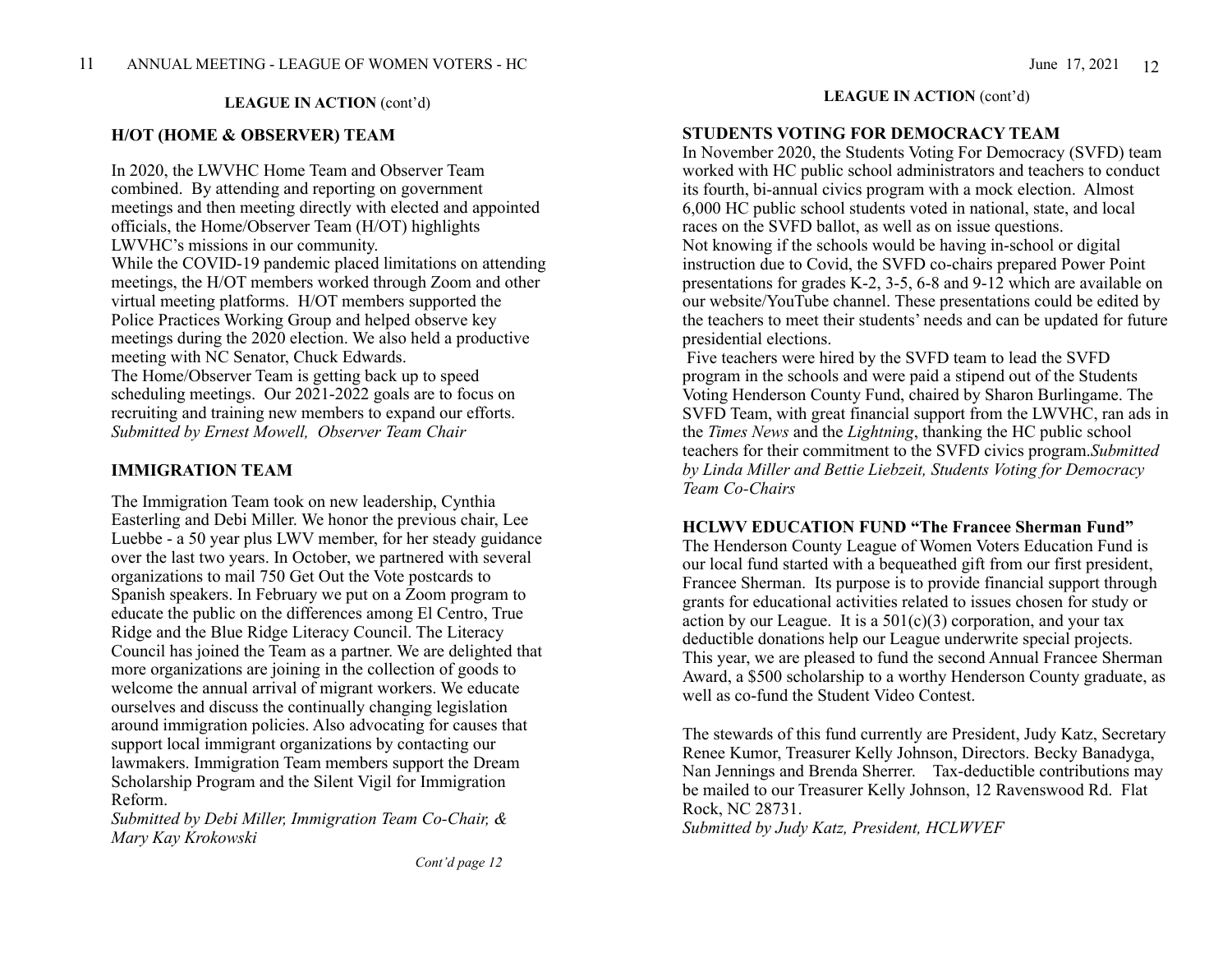## **Minutes of LWVHC Membership Meeting June 19, 2020**

President Rachel Poller called the meeting to order via Zoom at 10:30 am, and welcomed members with a quotation from Eleanor Roosevelt: *"You gain strength, courage and confidence by every experience in which you really stop to look fear in the face. You are able to say to yourself, 'I have lived through this horror. I can take the next thing that comes along.' You must do the thing you think you cannot do."* 

Rachel then spoke about our core mission work of what we do and why and how we do it, and the need to take care of the business we would normally attend to at our annual meeting even in a pandemic.

Vice-President, Ernest Mowell, introduced our guest speaker, Rabbi Rachael Jackson, of Agudas Israel Synagogue, who provided an optimistic and inspiring talk titled "Life and Voting are Interdisciplinary".

Incoming Vice-President, Brenda Sherrer, announced the Francee Sherman Student Award to Hendersonville High School graduate, Kathryn Thomas. Among her many accomplishments, Kathryn is Valedictorian of her class, has served as President of the National Honor Society, Co-Chair of the United Way Henderson County Youth Council, Delegate to the North Carolina Youth Legislative Assembly, Student Leader and Tutor at the HHS Math Help Center, Founder and President of the Global Lens Club, and a Student Member of the League of Women Voters. She will attend Duke University in the fall. She received the award certificate and a check for \$500 at her Award Ceremony. This Award is funded by the Henderson County League of Women Voters Education Fund, and donations to that fund for future awards are tax deductible.

Rachel then recognized Mary Ann Engel, Parliamentarian, who announced that with 42 members present, we had a quorum for doing business.

#### **Minutes of LWVHC Membership Meeting June 19, 2020** (Cont'd)

shown while Rachel presented her report, which can be found in the Program of the Meeting.

Rachel gave special recognition to volunteers: Retiring Board Members: Linda Hansma, Stan Kumor, Kathy Trice, Team Chairs & Co-chairs: Nancy Glowacki, Caren Kessler, Lee Luebbe & Debi Miller, Linda Miller & Bettie Liebzeit, Sandra Mowell, Brenda Sherrer & Kathy Trice, Committee Chairs: Nan Jennings, Linda Hansma, Liz Hill, Judy Katz, Ernest Mowell, Patti Rogers, Brenda Sherrer, Bertie Woods, *STEPPING UP TO THE PLATE VOLUNTEERS:* Jan Allen - webmaster extraordinaire; Barbara Clarke - VOTE411 technology wiz; Linda Miller - fantastic photographer; Kate Stockman - media marvel; Bertie Woods and Barbara Volk - Bylaws Brilliance; Paul Goebel - historian; Carol Weaver and Lynn McFarland - recent members jumping in. Rachel added "we owe our accomplishments to all of you who have participated and contributed your time, money, hard work, and talents. If you're not already serving on or chairing or co-chairing a team or committee, please join us. We welcome and support everyone's efforts, and as a result we are informing and influencing Henderson County. Together we are empowering voters and defending democracy."

Rachel then moved to New Business on the Agenda and announced we would be voting by Zoom polls.

**BUDGET:** Linda Hansma, on behalf of the Finance Committee, moved the adoption of the 2020-2021 budget as provided to members on May 18 and June 9, 2020. No second was necessary. Following discussion, the motion carried.

**NOMINATING COMMITTEE REPORT:** Patti Rogers, Chair of the Nominating Committee submitted the following Slate for election: *OFFICERS: Brenda Sherrer - Vice-President – 2 years (2020-2022) Ruth Baldwin – Treasurer – 2 years (2020-2022)*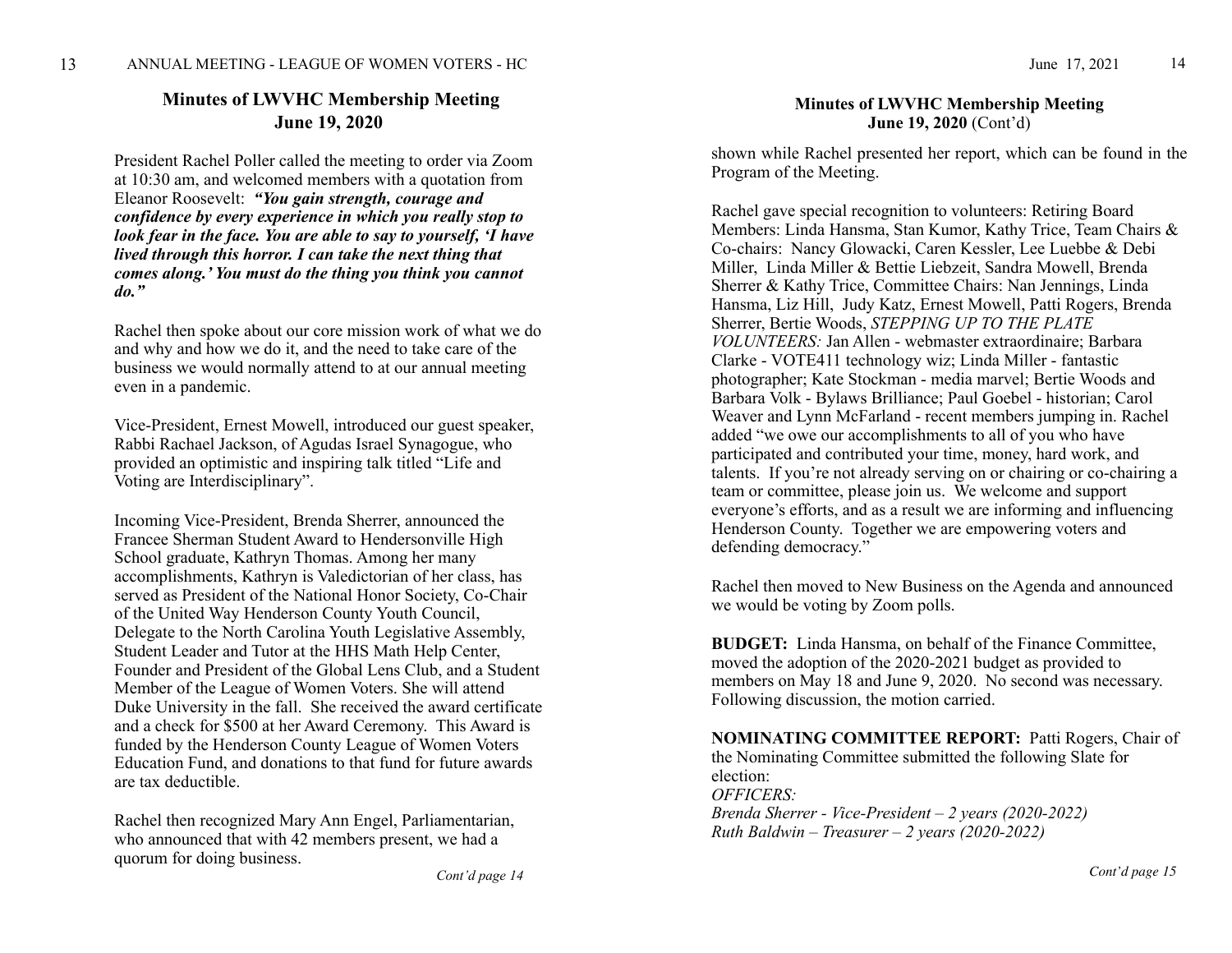**Minutes of LWVHC Membership Meeting June 19, 2020** (Cont'd)

#### *THREE DIRECTORS:*

*Paul Goebel - Director – 2 years (2020-2022) Liz Hill - Director – 2 years (2020-2022) Ernie Mowell - Director – 1 year (2020-2021) Nominating Committee Patti Rogers - Co-Chair 1 year (2020-2021) Sharon Burlingame - Co-Chair 1 year (2020-2021) Judy Katz – 1 year (2020-2021)*

Rachel asked for nominations from the floor, and none were heard. Following discussion, the slate was elected.

**ADOPTION OF PROGRAM FOCUS for 2020-2021:** Vice-President Ernest Mowell moved to approve the 2020-2021 Program Focus as provided to the membership on May 18th. No second was necessary. Following discussion, the motion carried.

**BYLAWS REVISIONS:** Barbara Volk, representing the Bylaws Committee moved to approve the Revised and Restated Bylaws as provided to membership on May 18th and June 9, 2020. No second was necessary. Following discussion, the motion carried.

Following announcements, Rachel adjourned the meeting with this statement:

The Declaration of Independence was signed 244 years ago. 155 years ago today 6/19 1865, the enslaved peoples in Galveston, Texas learned that they were free. 100 years ago this August, women won the right to vote, and only 96 years ago were all native Americans finally granted US citizenship. And within the last 3 days, the Supreme Court upheld the rights of the LGBTQ community and Dreamers. The struggle to make good on the truth and virtues of our founding documents has been a long one, and we have a ways to go. Thank you for joining us on this journey as we continue to empower voters and defend democracy.

Respectful submitted, Nan Jennings, Secretary

Reviewed by: Liz Hill, Sharon Burlingame, Carol Weaver

#### **REPORT OF NOMINATING COMMITTEE SLATE for the 2021-2022 YEAR**

Proposed Elected Officers for term 2021-2023 President – Brenda Sherrer Vice-President – vacant Secretary – Liz Hill

Elected Directors 2021-2023 Gretchen Levine Debi Miller Jane Pulling

NOMINATING COMMITTEE – one year terms Carol Weaver Bertie Woods Charlie Wilkinson Continuing on Board: Treasurer Ruth Baldwin 2020-2022 Director Paul Goebel 2020-2022 New Board may appoint up to 4 additional Directors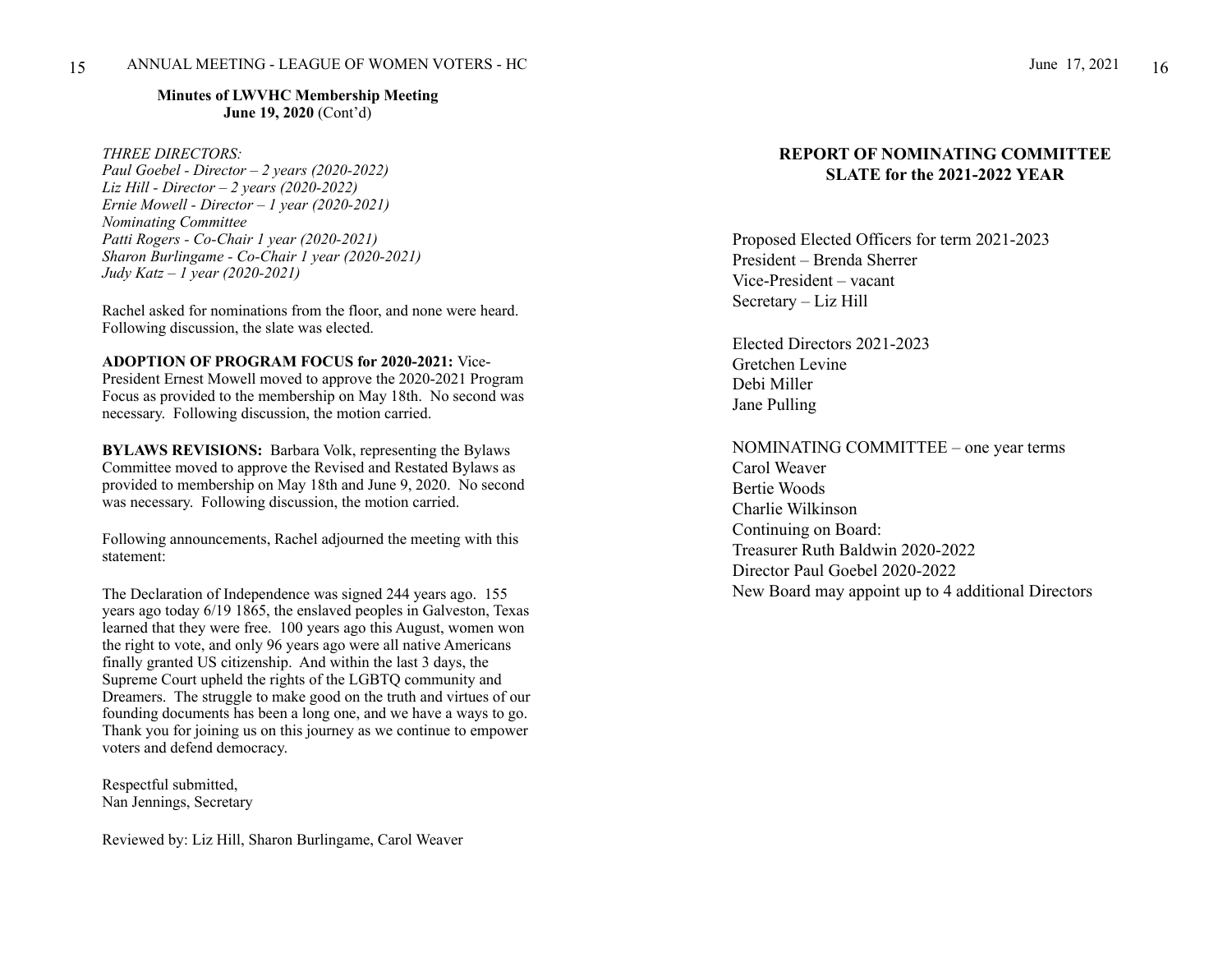#### **PROGRAM/PRIORITIES 2021-2022**

For the last three years, the LWVHC has prioritized the LWVUS campaign: Making Democracy Work (see LWVUS website for more details.) We realized the league's mission of empowering voters and defending democracy by focusing our efforts on voter access, fair districting, and voter information. Our spring 2021 survey of members' priority issues for programs and focus for 2021-2022 indicated the following top  $\overline{5}$  issues: voting rights; education; police practices; health care; and diversity, equity, and inclusion. The LWVHC will provide educational and advocacy opportunities to members on these priority areas. Our teams will continue working on Immigration, Education, local government Observers, Students Voting for Democracy, Student Engagement, VOTE411, and individual members are encouraged to continue with state initiatives in Healthcare, Affordable Housing, the Census, and the Environment. Other topics that arise and are identified throughout the year will also be addressed, with Diversity, Equity and Inclusion continuing to inform everything we do.

#### **BYLAWS AMENDMENT**

LWVUS requires each League chapter to conform the first three articles of the chapter's Bylaws to LWVUS' Bylaws. LWVUS amended their Bylaws in 2020 by adding Article II, Section 3, Diversity, Equity, and Inclusion Policy. LWVHC Board has approved amending our Bylaws by adding Article II, Section 3. The entire Article II to be amended is shown here:

#### ARTICLE II: PURPOSE AND POLICY

Section 1. Purpose. The purpose of the LWVHC is to promote non-partisan responsibility through informed and active participation in government and to act on selected governmental issues.

Section 2. Political Policy. The LWVHC shall not support or oppose any political party or any candidate.

**Section 3. Diversity, Equity, and Inclusion Policy. The LWVHC is fully committed to ensure compliance - in principle and in practice - with LWVUS's Diversity, Equity, and Inclusion policy.**

## Past Leadership

#### of

### League of Women Voters of Henderson County

| 1963-1965 | Francee Sherman                      |
|-----------|--------------------------------------|
| 1965-1968 | <b>Eleanor Cosgrove</b>              |
| 1968-1971 | Rita Hopkins                         |
| 1971-1973 | <b>Margaret Milroy</b>               |
| 1973-1975 | Sally Godehn                         |
| 1975-1977 | Kathy Baluha                         |
| 1977-1978 | Crystal Smith                        |
| 1978-1981 | Kathy Baluha                         |
| 1981-1983 | Renee Kumor                          |
| 1983-1985 | Barbara Volk                         |
| 1985-1987 | Mercedes Town                        |
| 1987-1989 | Linda Hawk                           |
| 1989-1991 | Marian Lowry                         |
| 1991-1993 | <b>Grace Poli</b>                    |
| 1993-1995 | Marion Huffman and Joyce Day         |
| 1995-1997 | Rebecca Sigmon and Marcia Grady      |
| 1997-1999 | Rebecca Sigmon                       |
| 1999-2001 | Marian Lowry and Ann Feldstein       |
| 2001-2003 | Marian Lowry and Acee Hughes         |
| 2003-2005 | Marian Lowry and Lee Luebbe          |
| 2005-2007 | Lee Luebbe                           |
| 2007-2011 | Nancy Glowacki                       |
| 2011-2014 | <b>Judy Katz</b>                     |
| 2014-2016 | Sharon Burlingame                    |
| 2016-2017 | Sharon Burlingame and Judith Scruggs |
| 2017-2019 | Nan Jennings and RachelPoller        |
| 2019-2021 | Rachel Poller                        |